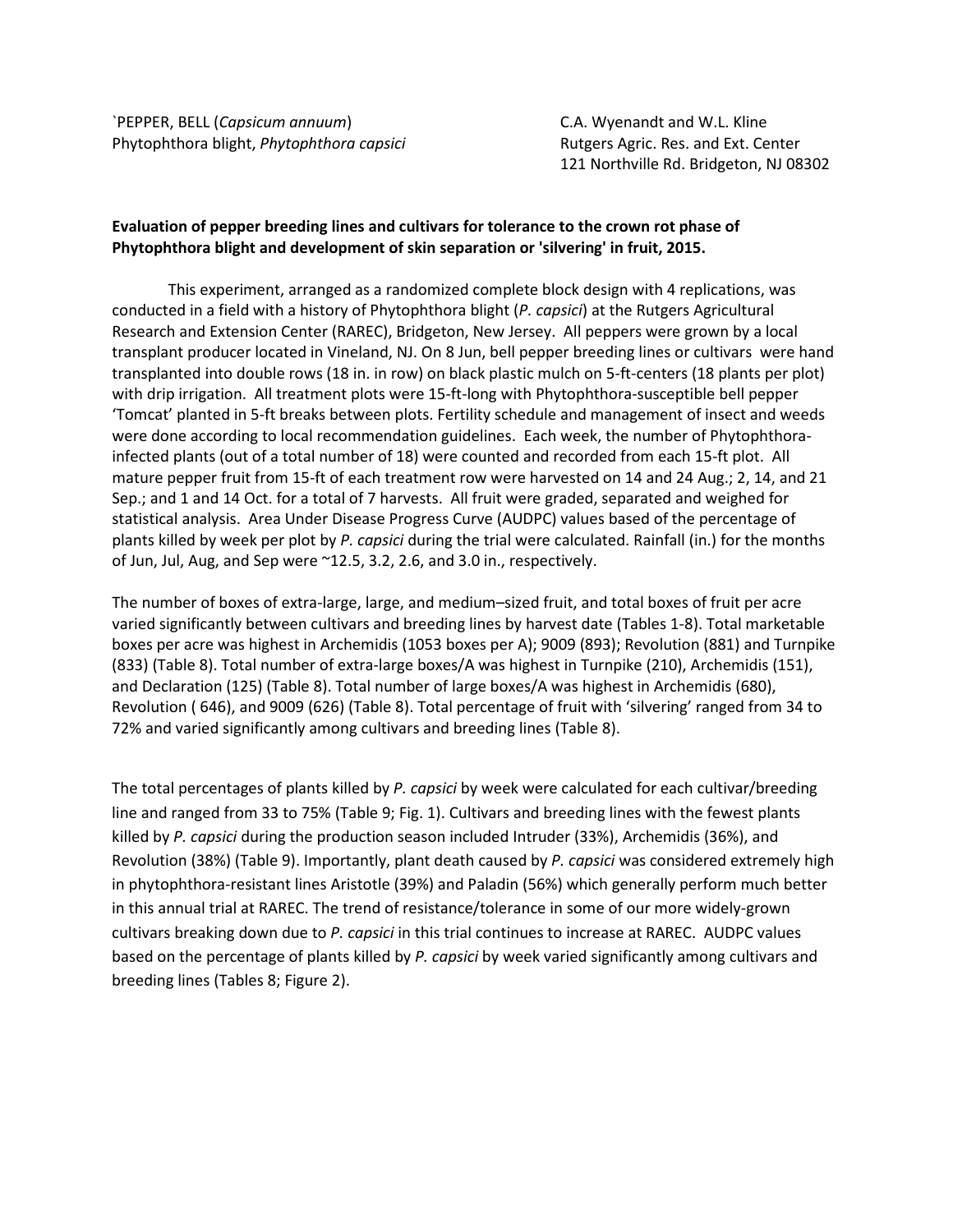Table 1. Number of 28-lb boxes per acre of extra-large, large-, and medium-sized fruit, total marketable boxes per acre, and percentage of marketable fruit with 'silvering' at harvest 1 on 14 Aug. at the Rutgers Agricultural Research and Extension Center in 2015.

|                  |             | Number of boxes per acre <sup>2</sup> |                | Marketable   | Marketable fruit        |  |  |
|------------------|-------------|---------------------------------------|----------------|--------------|-------------------------|--|--|
| Cultivar /<br>BL | Extra-large | Large                                 | Medium         | boxes/ $A^y$ | with silvering $(\%)^x$ |  |  |
| 9504             | $14a^v$     | 45 a                                  | 0 <sub>c</sub> | 60 a         | 64                      |  |  |
| Alliance         | 13a         | 34 ab                                 | 5 ab           | 52 ab        | 7                       |  |  |
| Declaration      | 19a         | 21 abc                                | 1 <sup>c</sup> | 41 abc       | 35                      |  |  |
| 1718             | 20a         | 21 abc                                | 0 <sub>c</sub> | 41 abc       | 19                      |  |  |
| Archemidis       | 4 a         | 31 abc                                | 2 bc           | 35 a-d       | 61                      |  |  |
| 9009             | 5 a         | 27 abc                                | 0 <sub>c</sub> | $32$ a-d     | 100                     |  |  |
| Revolution       | 3 a         | 27 abc                                | 0 <sub>c</sub> | $30a-d$      | 54                      |  |  |
| Snapper          | 0 a         | 25 abc                                | 0 c            | $25$ a-d     | 75                      |  |  |
| Aristotle<br>X3R | 6а          | $12$ bc                               | 2 bc           | $19a-d$      | 87                      |  |  |
| Paladin          | 0a          | 7 bc                                  | 6 a            | 13 bcd       | 33                      |  |  |
| Tomcat           | 0 a         | 6 bc                                  | 0 c            | 6 cd         | 50                      |  |  |
| 1819             | 3a          | 2c                                    | 0 с            | 6 cd         | 100                     |  |  |
| Karisma          | 0 a         | 0 с                                   | 0c             | 0 d          | 0                       |  |  |
| Intruder         | 0 a         | 0 с                                   | 0 c            | 0 d          | 0                       |  |  |
| Camelot          | 0 a         | 0 с                                   | 0 c            | 0 d          | 0                       |  |  |

<sup>z</sup> Number of extra-large (>0.5 lb) sized fruit, large (.33-.49 lb) sized fruit, and medium-sized (.25-.32 lb) boxes per acre.<br><sup>y</sup> Total number of marketable (extra-large, large, and medium) boxes (28 lb) per acre.

<sup>x</sup> Percentage of harvested fruit with 'silvering'. Only the means are presented.<br><sup>Y</sup> Fisher's Least Significant Difference (LSD) test (*P*=0.05)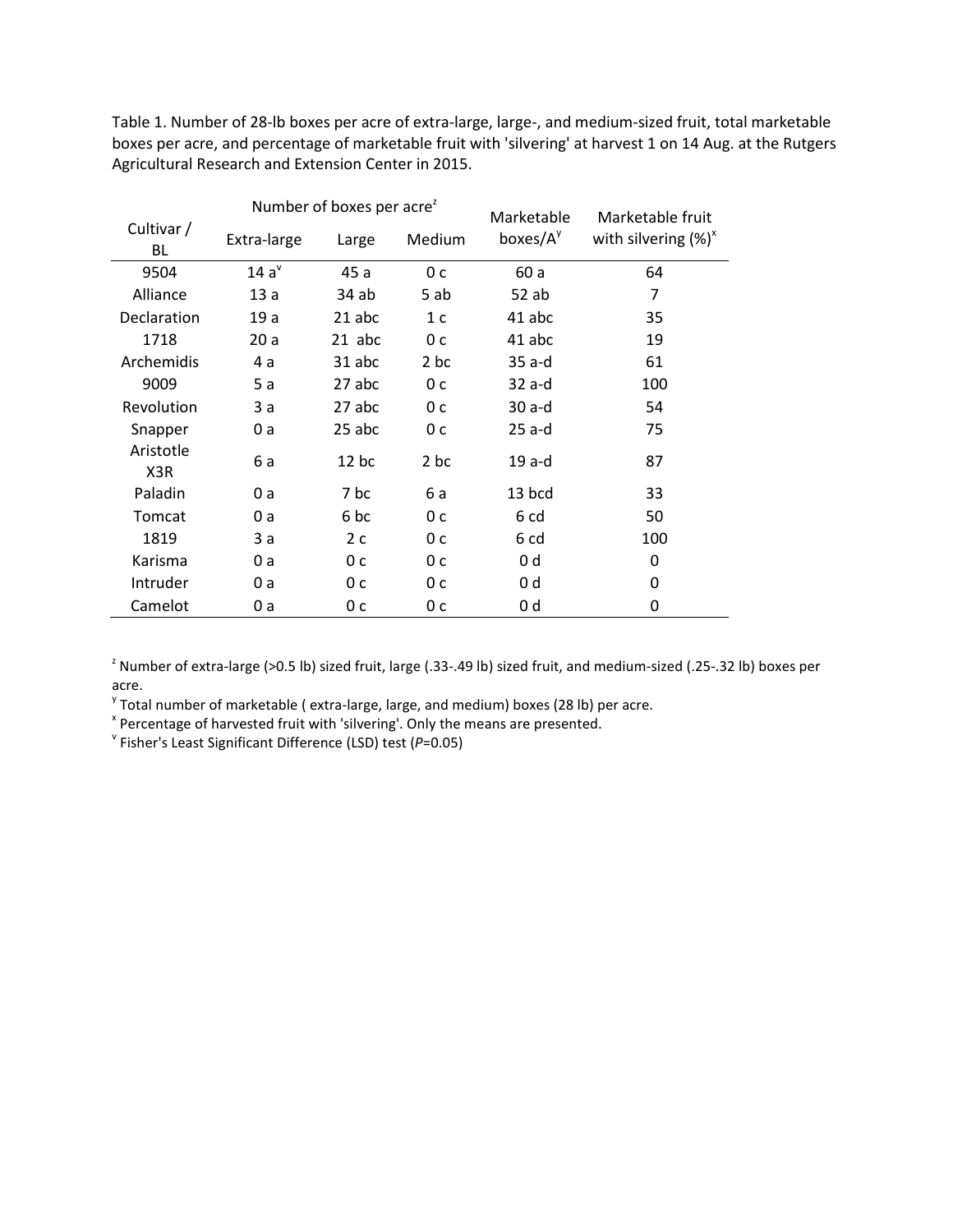Table 2. Number of 28-lb boxes per acre of extra-large, large-, and medium-sized fruit, total marketable boxes per acre, and percentage of marketable fruit with 'silvering' at harvest 2 on 24 Aug. at the Rutgers Agricultural Research and Extension Center in 2015.

|               |                | Number of boxes per acre <sup>2</sup> |                | Marketable          | Marketable fruit        |
|---------------|----------------|---------------------------------------|----------------|---------------------|-------------------------|
| Cultivar / BL | Extra-large    | Large                                 | Medium         | boxes/ $A^{\gamma}$ | with silvering $(\%)^x$ |
| 9009          | $15$ ab $9$    | 46 a                                  | 5 ab           | 65 a                | 88                      |
| 9504          | 27a            | 32 abc                                | 5 ab           | 64 ab               | 69                      |
| Archemidis    | 15ab           | 33 abc                                | 3 ab           | 51 abc              | 93                      |
| Declaration   | 18ab           | 30 abc                                | 3 ab           | 51 abc              | 49                      |
| Aristotle X3R | 3 b            | 43 ab                                 | 3 ab           | 49 abc              | 74                      |
| 1718          | 11 ab          | 24 abc                                | 6 ab           | 42 abc              | 79                      |
| Revolution    | 7 b            | 24 abc                                | 6 ab           | 37 abc              | 50                      |
| Tomcat        | 0 <sub>b</sub> | 27 abc                                | 8 a            | 35 abc              | 100                     |
| Alliance      | 4 b            | 22 abc                                | 4 ab           | 30 abc              | 50                      |
| Intruder      | 0b             | 10 <sub>bc</sub>                      | 0 <sub>b</sub> | 10 <sub>bc</sub>    | 100                     |
| Snapper       | 0b             | 9 bc                                  | 0b             | 9 bc                | 50                      |
| 1819          | 0b             | 4 c                                   | 0b             | 4 c                 | 100                     |
| Karisma       | 0b             | 2c                                    | 0 <sub>b</sub> | 2c                  | 100                     |
| Paladin       | 0b             | 0 <sup>c</sup>                        | 0 <sub>b</sub> | 0 <sub>c</sub>      | 0                       |
| Camelot       | 0 b            | 0 c                                   | 0b             | 0 c                 | 0                       |

<sup>z</sup> Number of extra-large (>0.5 lb) sized fruit, large (.33-.49 lb) sized fruit, and medium-sized (.25-.32 lb) boxes per acre.

<sup>y</sup> Total number of marketable (extra-large, large, and medium) boxes (28 lb) per acre.<br>
<sup>\*</sup> Percentage of harvested fruit with 'silvering'. Only the means are presented.<br>
<sup>\*</sup> Fisher's Least Significant Difference (LSD) t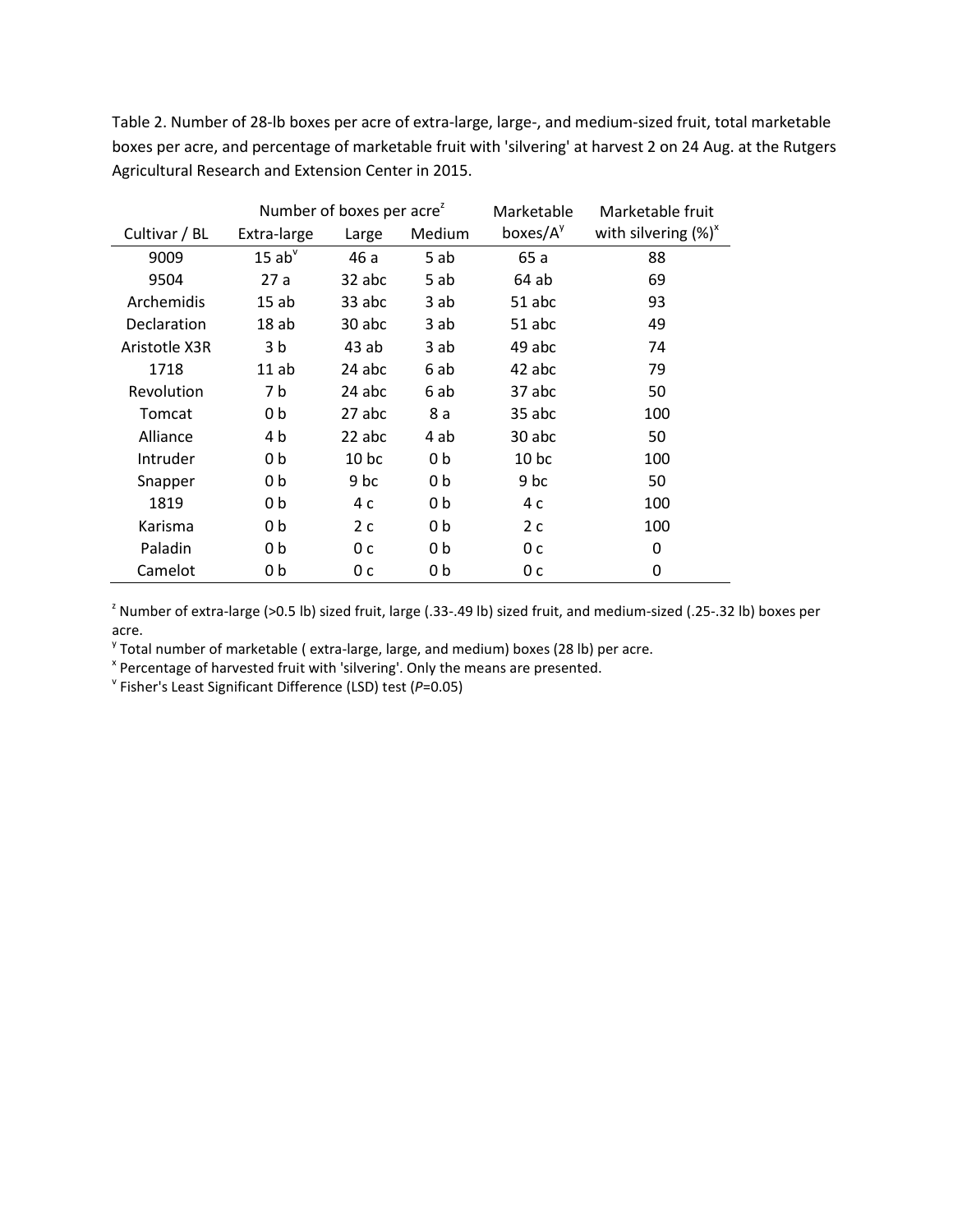Table 3. Number of 28-lb boxes per acre of extra-large, large-, and medium-sized fruit, total marketable boxes per acre, and percentage of marketable fruit with 'silvering' at harvest 3 on 2 Sep. at the Rutgers Agricultural Research and Extension Center in 2015.

|               |             | Number of boxes per acre <sup>2</sup> |         | Marketable           | Marketable fruit                  |
|---------------|-------------|---------------------------------------|---------|----------------------|-----------------------------------|
| Cultivar / BL | Extra-large | Medium<br>Large                       |         | boxes/A <sup>y</sup> | with silvering<br>$(\%)^{\times}$ |
| Archemidis    | 16a         | 143a <sup>v</sup>                     | 58 a    | 217a                 | 63ab                              |
| 9009          | 12a         | 126ab                                 | 50 ab   | 187 ab               | 59 ab                             |
| Aristotle X3R | 8 a         | 82 abc                                | 22 abc  | $112$ abc            | 72 a                              |
| Revolution    | 3 a         | 90 abc                                | $18$ bc | $110$ abc            | 67 a                              |
| 9504          | 13a         | 82 abc                                | $11$ bc | $106$ abc            | 66 ab                             |
| Tomcat        | 11a         | 78 abcd                               | $16$ bc | $104$ abc            | 85 a                              |
| Snapper       | 0 a         | 77 abcd                               | 21 abc  | 98 bc                | 61 ab                             |
| 1819          | 13a         | 52 bcd                                | 30 abc  | 95 bc                | 83 a                              |
| Intruder      | 12a         | 63 abcd                               | $17$ bc | $92$ bc              | 83 a                              |
| 1718          | 10a         | 70 abcd                               | $11$ bc | 90 bc                | 70 a                              |
| Declaration   | 13a         | 39 cd                                 | 21 abc  | 74 bc                | 24 c                              |
| Karisma       | 10a         | 46 bcd                                | 6 c     | 62 c                 | 56 ab                             |
| Alliance      | 6 a         | 39 cd                                 | $16$ bc | 60 c                 | 34 bc                             |
| Paladin       | 0 a         | 33 cd                                 | $13$ bc | 46 с                 | 87 a                              |
| Camelot       | 0 a         | 0 d                                   | 0 с     | 0 c                  | 0 с                               |

<sup>2</sup> Number of extra-large (>0.5 lb) sized fruit, large (.33-.49 lb) sized fruit, and medium-sized (.25-.32 lb) boxes per acre.

<sup>y</sup> Total number of marketable ( extra-large, large, and medium) boxes (28 lb) per acre.<br><sup>x</sup> Percentage of harvested fruit with 'silvering'.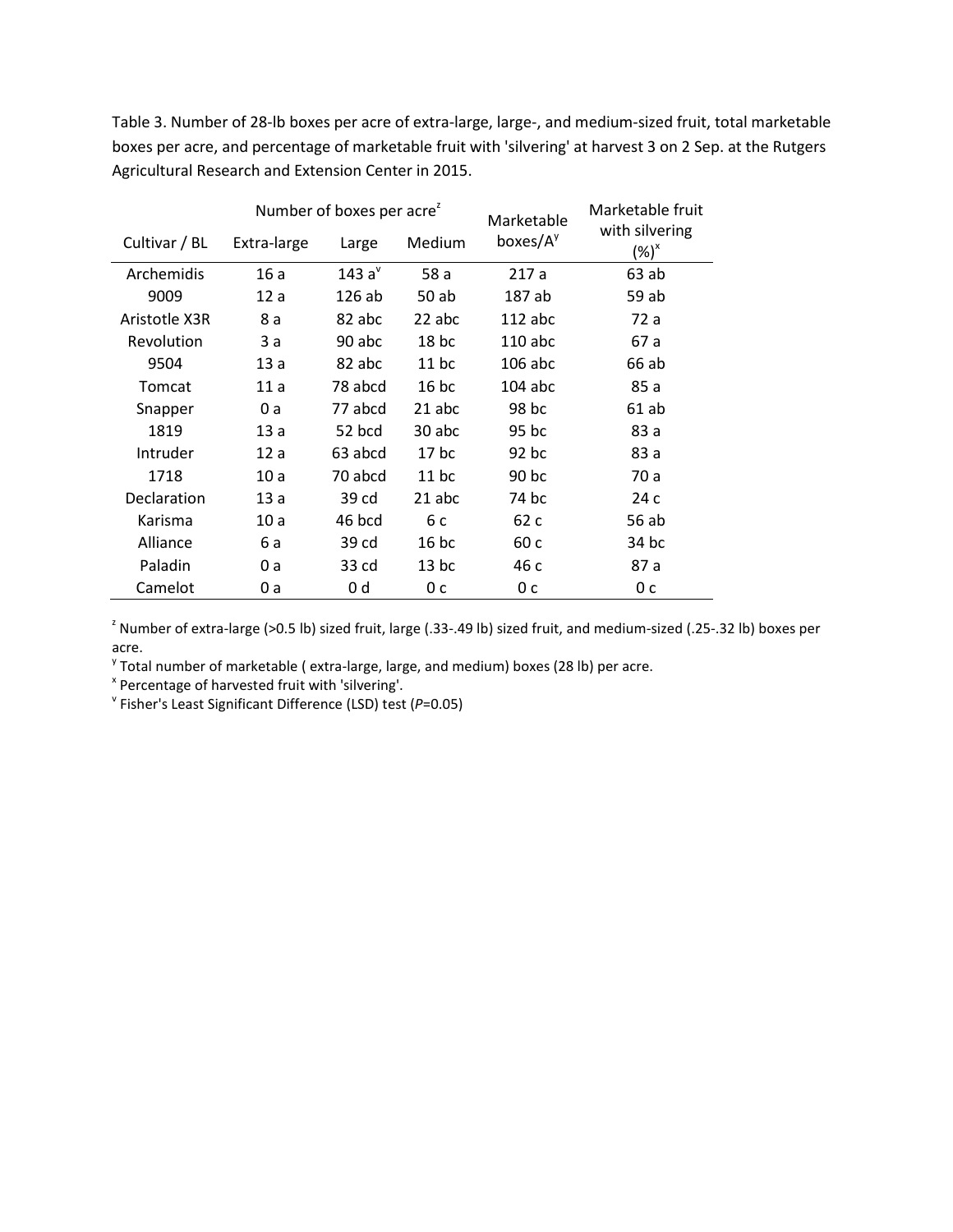Table 4. Number of 28-lb boxes per acre of extra-large, large-, and medium-sized fruit, total marketable boxes per acre, and percentage of marketable fruit with 'silvering' at harvest 4 on 14 Sep. at the Rutgers Agricultural Research and Extension Center in 2015.

|               |                      | Number of boxes per acre <sup>2</sup> | Marketable       | Marketable           |                                  |
|---------------|----------------------|---------------------------------------|------------------|----------------------|----------------------------------|
| Cultivar / BL | Extra-large<br>Large |                                       | Medium           | boxes/A <sup>y</sup> | fruit with<br>silvering $(\%)^x$ |
| Turnpike      | 74a <sup>v</sup>     | 115ab                                 | 25 abc           | 213a                 | 66 abc                           |
| 9009          | $41$ ab              | 148 a                                 | 21 abc           | 210a                 | 40 cd                            |
| Archemidis    | 36 ab                | 127 a                                 | 42 a             | 205a                 | 55 abcd                          |
| Aristotle X3R | 36 ab                | 125a                                  | 30ab             | 191 a                | 71 abc                           |
| Revolution    | $31$ ab              | 124a                                  | 22 abc           | 176 a                | 46 bcd                           |
| 1718          | 23ab                 | $104$ ab                              | 29 abc           | 155 ab               | 66 abc                           |
| Karisma       | 19 b                 | $102$ ab                              | 22 abc           | 143 ab               | 74 abc                           |
| Snapper       | 34 ab                | 74 ab                                 | 20 abc           | 127ab                | 65 abc                           |
| Alliance      | 38 ab                | 75 ab                                 | $12$ bc          | $124$ ab             | 21 de                            |
| 1819          | 29ab                 | 69 ab                                 | 10 <sub>bc</sub> | 107 ab               | 62 abc                           |
| Tomcat        | $30$ ab              | 66 ab                                 | 10 <sub>bc</sub> | $106$ ab             | 83 ab                            |
| Paladin       | 24 ab                | 63ab                                  | $15$ abc         | $102$ ab             | 87 a                             |
| Intruder      | 17 <sub>b</sub>      | 52 ab                                 | 31 ab            | $100$ ab             | 68 abc                           |
| Declaration   | 24 ab                | 55 ab                                 | 7 bc             | 86 ab                | 64 abc                           |
| Camelot       | 0 b                  | 5 b                                   | 0 с              | 5 b                  | 0 e                              |

<sup>z</sup> Number of extra-large (>0.5 lb) sized fruit, large (.33-.49 lb) sized fruit, and medium-sized (.25-.32 lb) boxes per acre.

<sup>y</sup> Total number of marketable ( extra-large, large, and medium) boxes (28 lb) per acre.<br><sup>x</sup> Percentage of harvested fruit with 'silvering'.<br><sup>v</sup> Fisher's Least Significant Difference (LSD) test (*P*=0.05)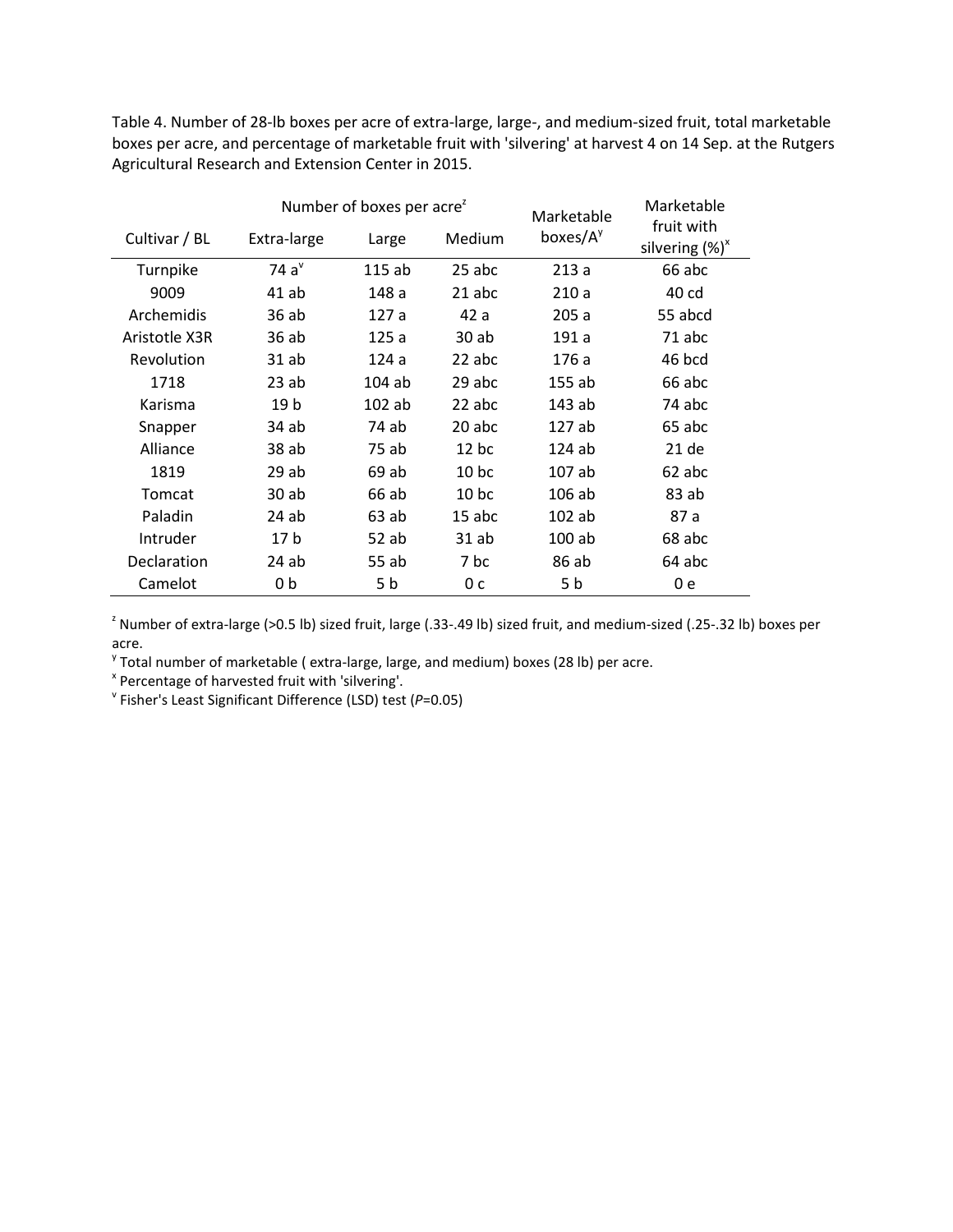Table 5. Number of 28-lb boxes per acre of extra-large, large-, and medium-sized fruit, total marketable boxes per acre, and percentage of marketable fruit with 'silvering' at harvest 5 on 21 Sep. at the Rutgers Agricultural Research and Extension Center in 2015.

|               | Number of boxes per acre <sup>2</sup> |                 |                  | Marketable           | Marketable                       |
|---------------|---------------------------------------|-----------------|------------------|----------------------|----------------------------------|
| Cultivar / BL | Extra-large                           | Medium<br>Large |                  | boxes/A <sup>y</sup> | fruit with<br>silvering $(\%)^x$ |
| Archemidis    | $29a^v$                               | 112 a           | 47 a             | 187 a                | 58 abc                           |
| 1718          | 8 abc                                 | 99 a            | 28ab             | 135ab                | 67 abc                           |
| Aristotle X3R | 8 abc                                 | 94 a            | 18 <sub>bc</sub> | $120$ abc            | 48 abc                           |
| Revolution    | $15$ abc                              | 78 ab           | $21$ abc         | $114$ abc            | 30 <sub>bc</sub>                 |
| Alliance      | 25 abc                                | 71 ab           | $12$ bc          | $107$ abc            | 55 abc                           |
| Tomcat        | 18 abc                                | 72 ab           | $16$ bc          | 107 abc              | 75 ab                            |
| Turnpike      | 32 a                                  | 61 ab           | $12$ bc          | $105$ abc            | 52 abc                           |
| Intruder      | 9 abc                                 | 82 ab           | $13$ bc          | $104$ abc            | 78 ab                            |
| 9009          | 6 abc                                 | 69 ab           | $16$ bc          | 92 abc               | 41 bc                            |
| 1819          | 27 ab                                 | 54 ab           | 8 bc             | 89 abc               | 78 ab                            |
| Snapper       | 15 abc                                | 68 ab           | 4 bc             | 87 abc               | 43 abc                           |
| Declaration   | 3 bc                                  | 63ab            | 3 bc             | 69 abc               | 56 abc                           |
| Karisma       | 8 abc                                 | 43 ab           | $14$ bc          | 66 bc                | 24 c                             |
| Paladin       | 8 abc                                 | 30 ab           | 10 <sub>bc</sub> | 48 bc                | 93 a                             |
| Camelot       | 0 с                                   | 4 b             | 0 с              | 4 c                  | 50 abc                           |

<sup>z</sup> Number of extra-large (>0.5 lb) sized fruit, large (.33-.49 lb) sized fruit, and medium-sized (.25-.32 lb) boxes per acre.

<sup>y</sup> Total number of marketable ( extra-large, large, and medium) boxes (28 lb) per acre.  $x^*$  Percentage of harvested fruit with 'silvering'.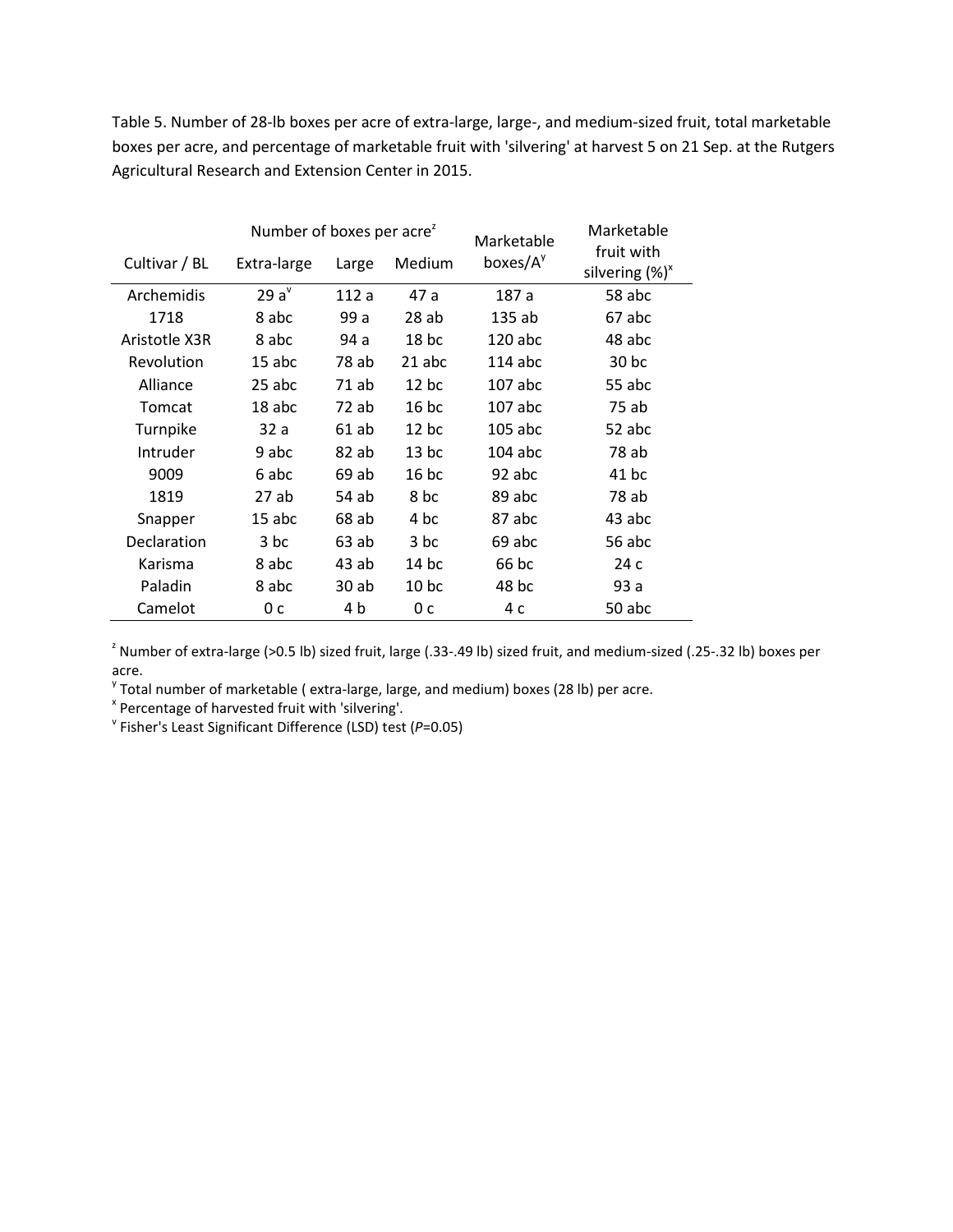Table 6. Number of 28-lb boxes per acre of extra-large, large-, and medium-sized fruit, total marketable boxes per acre, and percentage of marketable fruit with 'silvering' at harvest 6 on 1 Oct. at the Rutgers Agricultural Research and Extension Center in 2015.

|               | Number of boxes per acre <sup>2</sup> |                 |                | Marketable           | Marketable fruit                  |  |  |
|---------------|---------------------------------------|-----------------|----------------|----------------------|-----------------------------------|--|--|
| Cultivar / BL | Extra-large                           | Medium<br>Large |                | boxes/A <sup>y</sup> | with silvering<br>$(\%)^{\times}$ |  |  |
| Archemidis    | $31$ ab <sup><math>v</math></sup>     | 111 a           | 18a            | 160a                 | 33 bcde                           |  |  |
| Turnpike      | 31 ab                                 | 106a            | 20a            | 156a                 | 43 abcd                           |  |  |
| Alliance      | 42 a                                  | 109a            | 5 abc          | 156 a                | 29 cde                            |  |  |
| Revolution    | 26ab                                  | 112 a           | $10$ abc       | 148 a                | 19 de                             |  |  |
| 9009          | 22ab                                  | 101 a           | 17a            | 140 a                | 34 bcde                           |  |  |
| Aristotle X3R | 14 ab                                 | 89 a            | 9 abc          | 113ab                | $23$ de                           |  |  |
| 1718          | $11$ ab                               | 71 ab           | 16ab           | 98 ab                | 16 de                             |  |  |
| Intruder      | 12ab                                  | 71 ab           | 5 abc          | 88 ab                | 61 abc                            |  |  |
| Declaration   | 26ab                                  | 50 ab           | 11 abc         | 87 ab                | 8 e                               |  |  |
| Tomcat        | 9 b                                   | 57 ab           | 14 abc         | 81 ab                | 63 abc                            |  |  |
| Paladin       | 6 b                                   | 58 ab           | 6 abc          | 70 ab                | 72 a                              |  |  |
| 1819          | 25ab                                  | 44 ab           | 0 <sup>c</sup> | 69 ab                | 64 ab                             |  |  |
| Snapper       | 19ab                                  | 41 ab           | 2 bc           | 61 ab                | 6 e                               |  |  |
| Karisma       | 10 <sub>b</sub>                       | $41$ ab         | 8 abc          | 59 ab                | 13 <sub>de</sub>                  |  |  |
| Camelot       | 3 b                                   | 9 b             | 0 c            | 12 <sub>b</sub>      | 0 e                               |  |  |

<sup>z</sup> Number of extra-large (>0.5 lb) sized fruit, large (.33-.49 lb) sized fruit, and medium-sized (.25-.32 lb) boxes per acre.

<sup>y</sup> Total number of marketable ( extra-large, large, and medium) boxes (28 lb) per acre.  $x^*$  Percentage of harvested fruit with 'silvering'.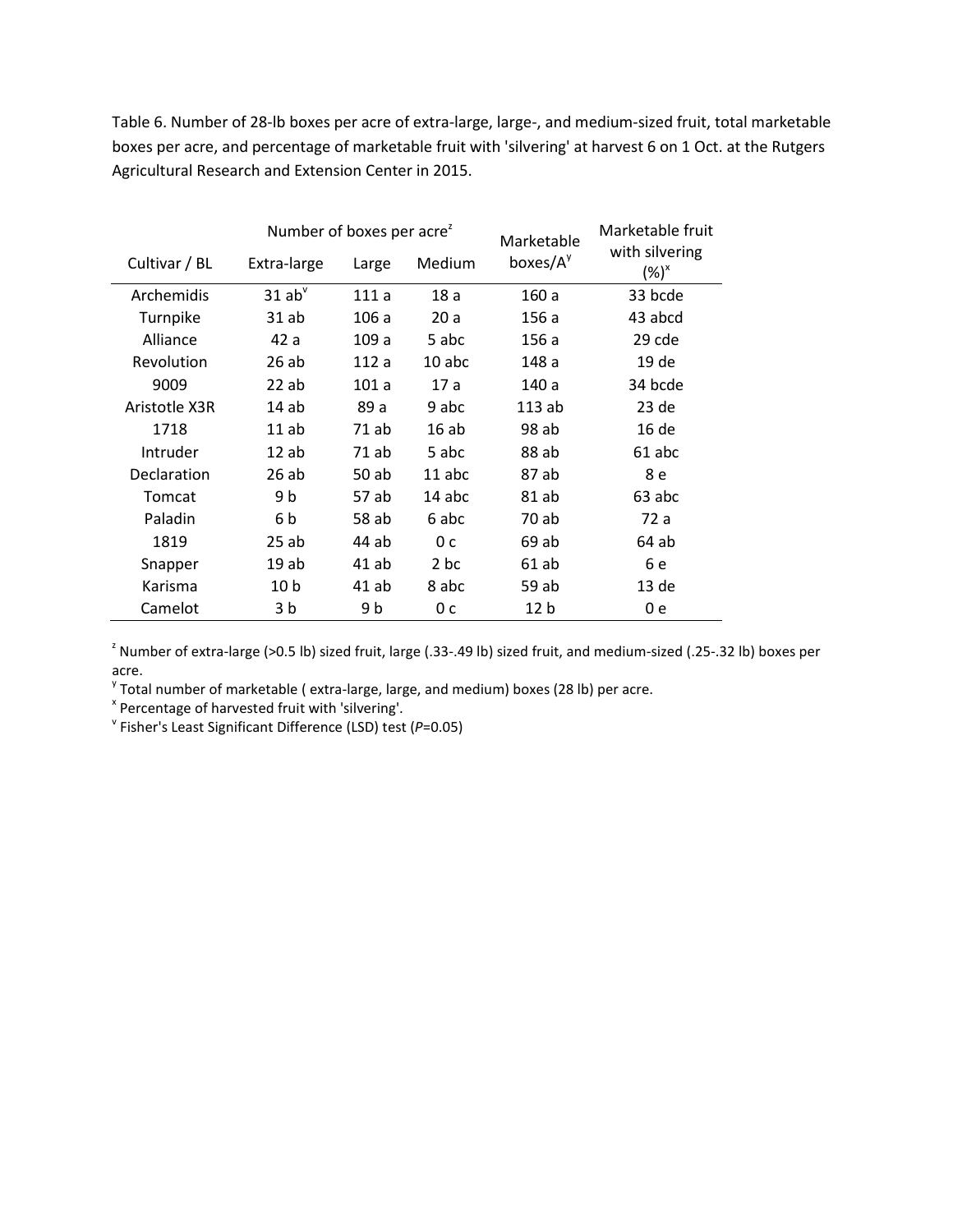Table 7. Number of 28-lb boxes per acre of extra-large, large-, and medium-sized fruit, total marketable boxes per acre, and percentage of marketable fruit with 'silvering' at harvest 7 on 14 Oct. at the Rutgers Agricultural Research and Extension Center in 2015.

|                    |             | Number of boxes per acre <sup>2</sup> |        | Marketable           | Marketable fruit                  |
|--------------------|-------------|---------------------------------------|--------|----------------------|-----------------------------------|
| Cultivar / BL      | Extra-large | Large                                 | Medium | boxes/A <sup>y</sup> | with silvering<br>$(\%)^{\times}$ |
| Intruder           | 33 a        | 193 $a^v$                             | 55a    | 281a                 | 59 a                              |
| Revolution         | 29a         | 192 a                                 | 46 ab  | 267 ab               | 9с                                |
| Archemidis         | 22a         | 122ab                                 | 54 a   | $198$ abc            | 34 abc                            |
| Aristotle X3R      | 10a         | 123ab                                 | 49 ab  | $182$ abc            | 28 abc                            |
| <b>Declaration</b> | 22a         | $103$ ab                              | 43 abc | $168$ abc            | 6 c                               |
| 9009               | 12a         | 110ab                                 | 46 ab  | $168$ abc            | 27 abc                            |
| Tomcat             | 20a         | 91 bc                                 | 36 abc | 147 abcd             | 41 abc                            |
| Paladin            | 15 a        | 78 bc                                 | 54 a   | 147 abcd             | 58 a                              |
| Snapper            | 13a         | $111$ ab                              | 14 abc | 139 abcd             | 30 abc                            |
| Turnpike           | 19 a        | 83 bc                                 | 27 abc | 129 bcd              | 31 abc                            |
| Karisma            | 22a         | 55 bc                                 | 28 abc | 106 cd               | $15$ bc                           |
| Alliance           | 24 a        | 52 bc                                 | 27 abc | 104 cd               | 6 c                               |
| 1718               | 13a         | 56 bc                                 | 29 abc | 98 cd                | 6 с                               |
| 1819               | 12a         | 49 bc                                 | 6 bc   | 66 cd                | 46 ab                             |
| Camelot            | 3a          | 9c                                    | 0 с    | 12 d                 | 59 a                              |

<sup>2</sup> Number of extra-large (>0.5 lb) sized fruit, large (.33-.49 lb) sized fruit, and medium-sized (.25-.32 lb) boxes per acre.

<sup>y</sup> Total number of marketable ( extra-large, large, and medium) boxes (28 lb) per acre.  $x^*$  Percentage of harvested fruit with 'silvering'.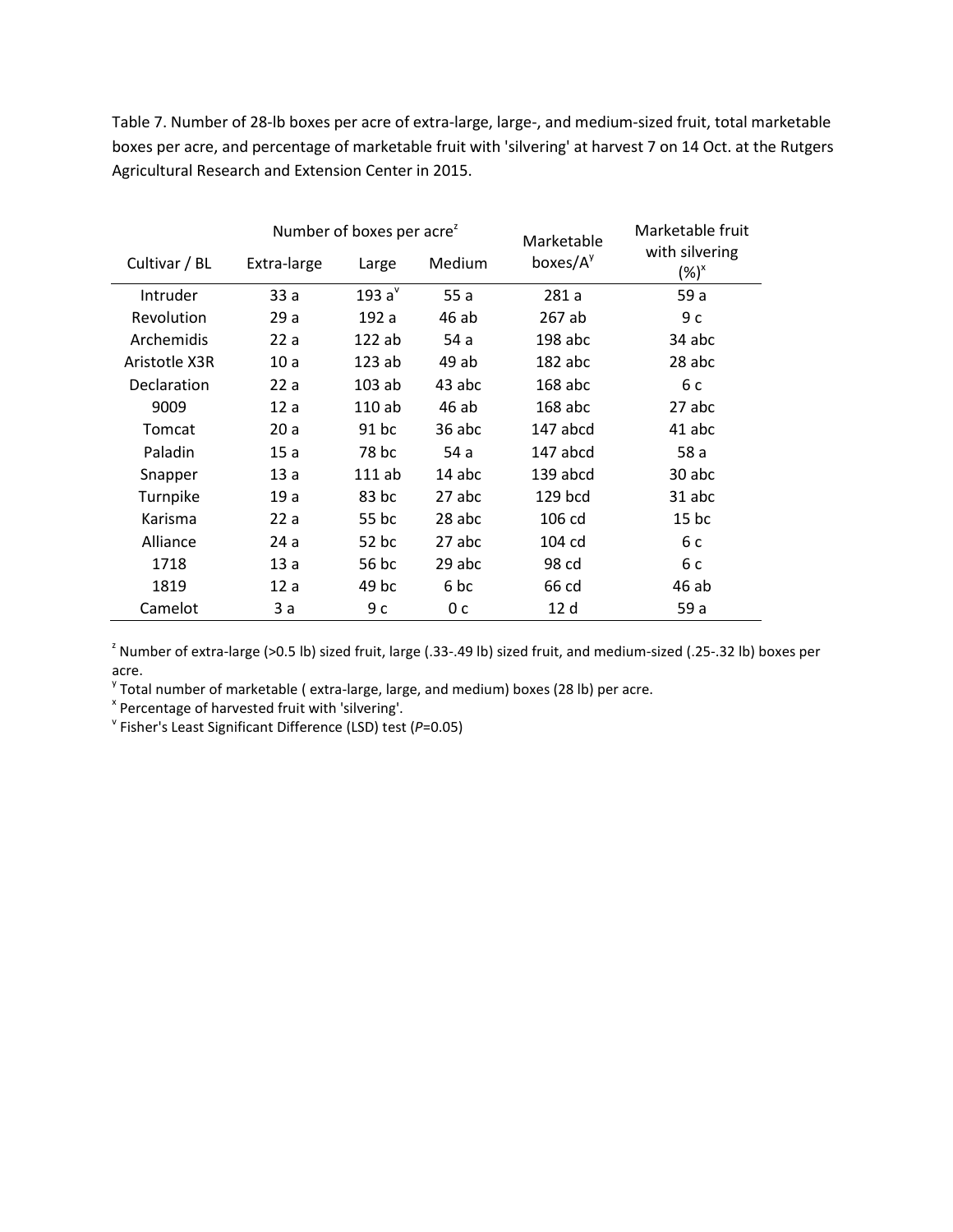Table 8. Total number of 28-lb boxes per acre of extra-large, large-, and medium-sized fruit, total marketable boxes per acre, and percentage of marketable fruit with 'silvering', and AUDPC values at the Rutgers Agricultural Research and Extension Center in 2015.

|               | Number of boxes per acre <sup>2</sup> |         |                |                                    | Marketable fruit                  | <b>AUDPC</b>       |  |  |
|---------------|---------------------------------------|---------|----------------|------------------------------------|-----------------------------------|--------------------|--|--|
| Cultivar / BL | Extra-large                           | Large   | Medium         | Marketable<br>boxes/A <sup>y</sup> | with silvering<br>$(\%)^{\times}$ | Value <sup>v</sup> |  |  |
| Paladin       | 53 $bc^u$                             | 270 bc  | $105$ abc      | 427 bc                             | 72 a                              | 3283 a-d           |  |  |
| Tomcat        | 88 bc                                 | 399 abc | 100 bc         | 586 abc                            | 71 a                              | 2300 a-d           |  |  |
| Intruder      | 83 bc                                 | 471 ab  | 120ab          | 674 ab                             | 66 ab                             | 1479 d             |  |  |
| Turnpike      | 210a                                  | 524 ab  | 99 bc          | 833 ab                             | 65 ab                             | 2503 a-d           |  |  |
| 1819          | $109$ abc                             | 274 bc  | 53 bc          | 437 bc                             | 65 ab                             | 4181 ab            |  |  |
| Aristotle X3R | 86 bc                                 | 568 ab  | 133ab          | 787ab                              | 51 ab                             | 2247 bcd           |  |  |
| Archemidis    | 151 ab                                | 680 a   | 222a           | 1053a                              | 51 ab                             | 1958 cd            |  |  |
| Karisma       | 70 bc                                 | 290 bc  | 78 bc          | 438 bc                             | 50 ab                             | 4370 a             |  |  |
| Camelot       | 6 c                                   | 27c     | 0 <sub>c</sub> | 33c                                | 50 ab                             | 3645 abc           |  |  |
| 9009          | $113$ abc                             | 626 ab  | 154 ab         | 893 ab                             | 46 ab                             | 2540 a-d           |  |  |
| 1718          | 96 bc                                 | 445 ab  | $119$ abc      | 659 ab                             | 44 ab                             | 3592 a-d           |  |  |
| Snapper       | 81 bc                                 | 405 abc | 61 bc          | 547 abc                            | $42$ ab                           | 3531 a-d           |  |  |
| Alliance      | $151$ ab                              | 402 abc | 81 bc          | 633 ab                             | $41$ ab                           | 3168 a-d           |  |  |
| Revolution    | $113$ abc                             | 646 ab  | 122ab          | 881 ab                             | 36 ab                             | 2381 a-d           |  |  |
| Declaration   | 125ab                                 | 362 abc | 89 bc          | 576 abc                            | 34 b                              | 3800 abc           |  |  |

<sup>z</sup> Number of extra-large (>0.5 lb) sized fruit, large (.33-.49 lb) sized fruit, and medium-sized (.25-.32 lb) boxes per acre.

 $y$  Total number of marketable ( extra-large, large, and medium) boxes (28 lb) per acre.

<sup>x</sup> Percentage of harvested fruit with 'silvering'.<br><sup>Y</sup> Area Under Disease Progress Curve value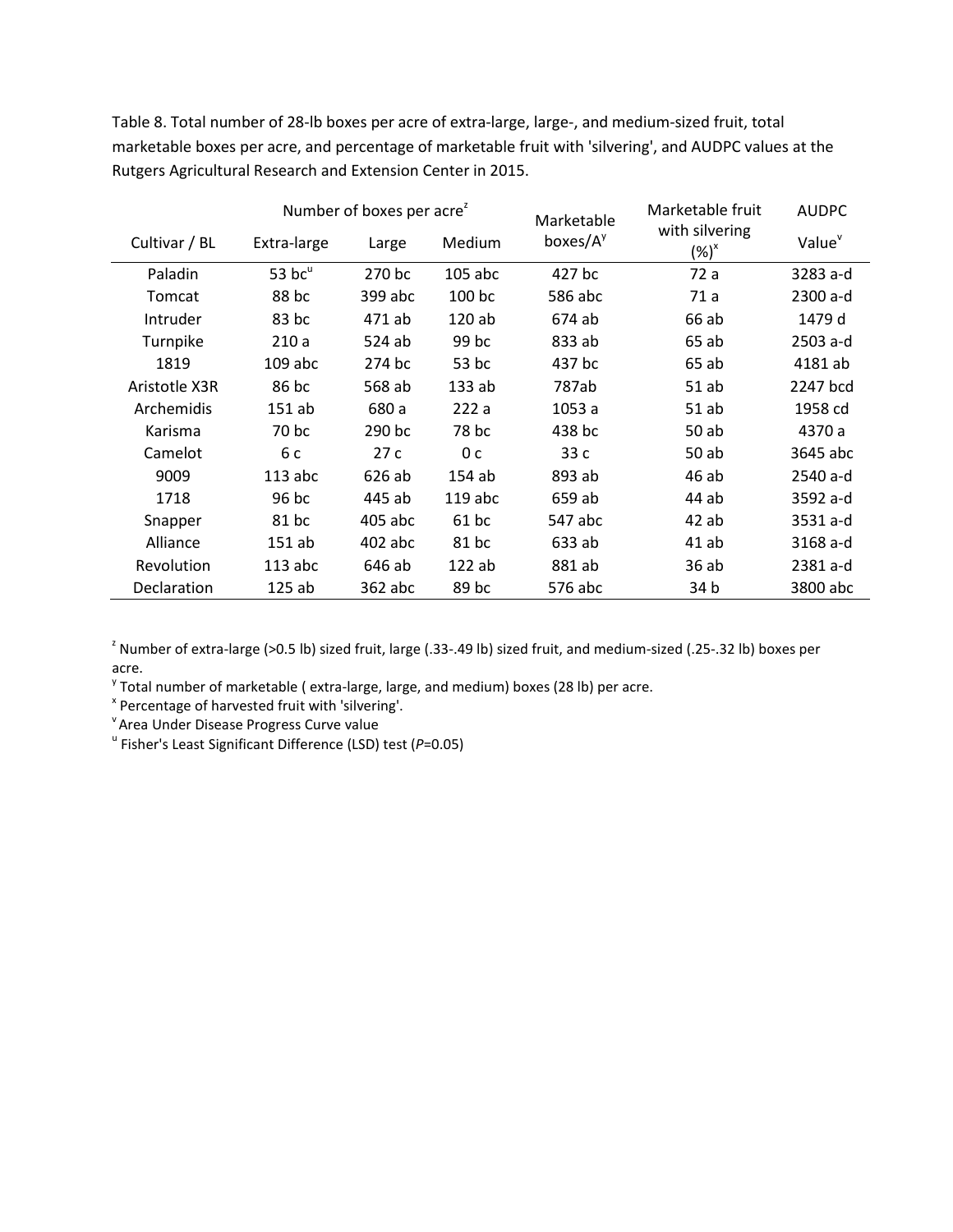| VAR/BL        | 6/22         | 6/29     | 7/6 | 7/13 | 7/20 | 7/27 | 8/3 | 8/10 | 8/17 | 8/24 | 8/31 | 9/8 | 9/14 | 9/21 | 9/28 | 10/5 | 10/12 |
|---------------|--------------|----------|-----|------|------|------|-----|------|------|------|------|-----|------|------|------|------|-------|
| 1819          | 0            |          |     |      | 4    | 26   | 43  | 47   | 54   | 56   | 57   | 58  | 58   | 57   | 69   | 69   | 75    |
| Karisma       | 4            | 4        | 4   | 8    | 11   | 18   | 36  | 42   | 49   | 51   | 61   | 63  | 65   | 67   | 69   | 69   | 69    |
| XPP1718       | 0            |          |     |      | 3    | 18   | 32  | 39   | 44   | 46   | 49   | 54  | 56   | 56   | 58   | 60   | 60    |
| Camelot       | 0            | 0        |     | 3    | 7    | 17   | 31  | 35   | 40   | 47   | 47   | 50  | 50   | 49   | 51   | 56   | 58    |
| Alliance      | 0            | $\Omega$ | 3   | 4    | 4    | 25   | 33  | 33   | 35   | 36   | 39   | 42  | 43   | 44   | 50   | 56   | 58    |
| Paladin       | 0            |          |     |      | 4    | 15   | 25  | 33   | 39   | 42   | 44   | 46  | 46   | 47   | 51   | 56   | 56    |
| Declaration   | 0            | 0        | 0   |      | 3    | 25   | 43  | 47   | 50   | 51   | 51   | 53  | 53   | 51   | 53   | 53   | 54    |
| Tomcat        | 0            | 0        | 0   | 0    | 0    | 4    |     | 8    | 14   | 19   | 22   | 35  | 36   | 38   | 44   | 46   | 51    |
| Snapper       | 3            |          | 3   | 15   | 17   | 24   | 31  | 32   | 38   | 39   | 40   | 42  | 42   | 44   | 46   | 46   | 49    |
| FPP9009       | $\mathbf{1}$ | $\Omega$ | 0   |      | 7    | 26   | 25  | 25   | 25   | 28   | 28   | 32  | 33   | 33   | 35   | 40   | 43    |
| Turnpike      |              |          |     |      |      | 8    | 19  | 22   | 25   | 26   | 31   | 33  | 35   | 36   | 38   | 39   | 42    |
| Aristotle X3R | 0            |          |     |      | 4    | 11   | 15  | 19   | 21   | 21   | 25   | 29  | 32   | 35   | 32   | 36   | 39    |
| Revolution    |              |          |     |      |      | 13   | 22  | 26   | 26   | 31   | 31   | 26  | 32   | 33   | 35   | 38   | 38    |
| Archemidis    |              |          |     |      |      | 3    | 8   | 11   | 15   | 15   | 15   | 21  | 22   | 22   | 25   | 26   | 36    |
| Intruder      | 0            | 0        | 0   | 0    | 0    |      | 8   | 8    | 13   | 14   | 17   | 15  | 24   | 22   | 22   | 22   | 33    |

Table 9. Total percentage of pepper plants killed by *Phytophthora capsici* by week at the Rutgers Agricultural Research and Extension Center in Bridgeton, NJ in 2015.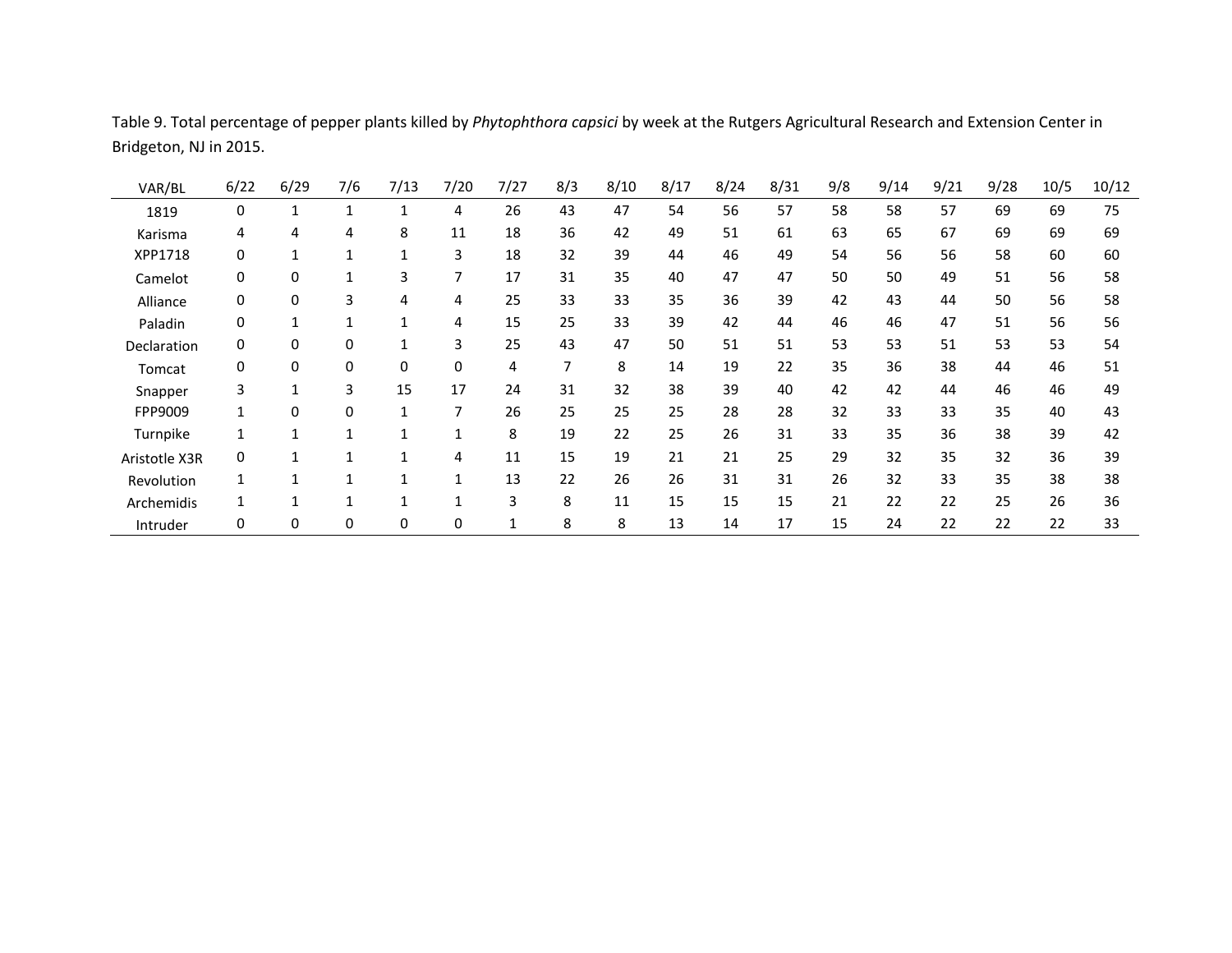

Figure 1. Disease progress curves for cultivars and breeding lines evaluated for resistance to the crown rot phase of Phytophthora blight at the Rutgers Agricultural Research and Extension Center in Bridgeton, NJ in 2015.